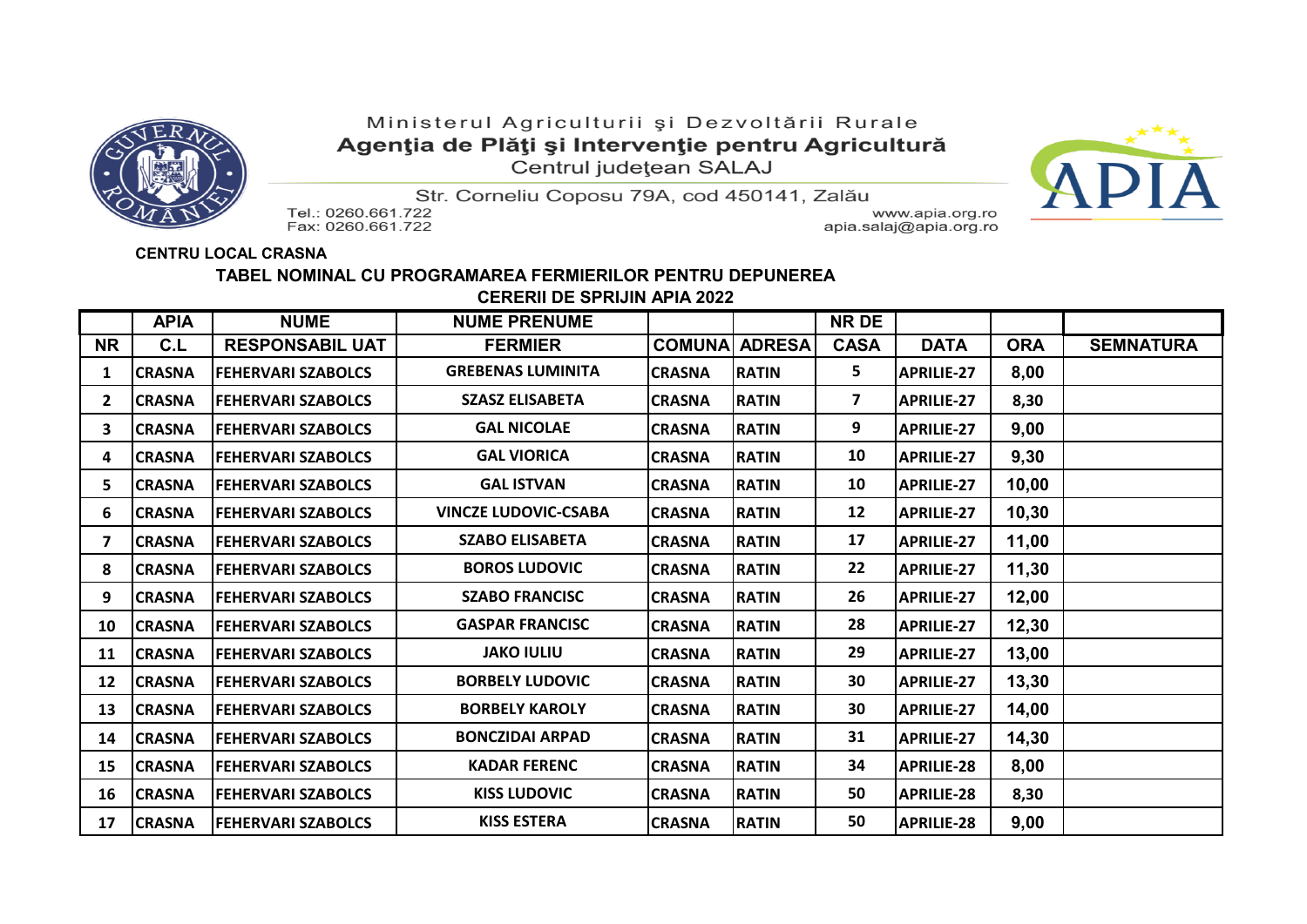| 18 | <b>CRASNA</b> | <b>FEHERVARI SZABOLCS</b> | <b>BIRTALAN SUSANA</b>                     | <b>CRASNA</b> | <b>RATIN</b> | 51  | <b>APRILIE-28</b> | 9,30   |  |
|----|---------------|---------------------------|--------------------------------------------|---------------|--------------|-----|-------------------|--------|--|
| 19 | <b>CRASNA</b> | <b>FEHERVARI SZABOLCS</b> | <b>BIRTALAN ILEANA</b>                     | <b>CRASNA</b> | <b>RATIN</b> | 52  | <b>APRILIE-28</b> | 10,00  |  |
| 20 | <b>CRASNA</b> | <b>FEHERVARI SZABOLCS</b> | <b>ILLES SANDOR</b>                        | <b>CRASNA</b> | <b>RATIN</b> | 57  | <b>APRILIE-28</b> | 10,30  |  |
| 21 | <b>CRASNA</b> | <b>FEHERVARI SZABOLCS</b> | <b>VINCZE OLGA ELISABETA</b>               | <b>CRASNA</b> | <b>RATIN</b> | 58  | <b>APRILIE-28</b> | 11,00  |  |
| 22 | <b>CRASNA</b> | <b>FEHERVARI SZABOLCS</b> | <b>POP ANDREI</b>                          | <b>CRASNA</b> | <b>RATIN</b> | 65  | <b>APRILIE-28</b> | 11,30  |  |
| 23 | <b>CRASNA</b> | <b>FEHERVARI SZABOLCS</b> | <b>BUD ADALBERT</b>                        | <b>CRASNA</b> | <b>RATIN</b> | 66  | <b>APRILIE-28</b> | 12,00  |  |
| 24 | <b>CRASNA</b> | <b>FEHERVARI SZABOLCS</b> | <b>BUT FRANCISC</b>                        | <b>CRASNA</b> | <b>RATIN</b> | 69  | <b>APRILIE-28</b> | 12,30  |  |
| 25 | <b>CRASNA</b> | <b>FEHERVARI SZABOLCS</b> | <b>BALOG FLORIAN</b>                       | <b>CRASNA</b> | <b>RATIN</b> | 72  | <b>APRILIE-28</b> | 13,00  |  |
| 26 | <b>CRASNA</b> | <b>FEHERVARI SZABOLCS</b> | <b>BALOG IOAN OVIDIU</b>                   | <b>CRASNA</b> | <b>RATIN</b> | 72  | <b>APRILIE-28</b> | 13,30  |  |
| 27 | <b>CRASNA</b> | <b>FEHERVARI SZABOLCS</b> | <b>BARTHA GAVRILA</b>                      | <b>CRASNA</b> | <b>RATIN</b> | 73  | <b>APRILIE-28</b> | 14,00  |  |
| 28 | <b>CRASNA</b> | <b>FEHERVARI SZABOLCS</b> | <b>COTOR VASILE</b>                        | <b>CRASNA</b> | <b>RATIN</b> | 75  | <b>APRILIE-28</b> | 14,30  |  |
| 29 | <b>CRASNA</b> | <b>FEHERVARI SZABOLCS</b> | NAGY M. FRANCISC-CSABA ÎNTREP CRASNA       |               | <b>RATIN</b> | 76  | <b>APRILIE-29</b> | 8,00   |  |
| 30 | <b>CRASNA</b> | <b>FEHERVARI SZABOLCS</b> | POP IOAN                                   | <b>CRASNA</b> | <b>RATIN</b> | 79  | <b>APRILIE-29</b> | 8,30   |  |
| 31 | <b>CRASNA</b> | <b>FEHERVARI SZABOLCS</b> | POP IOAN                                   | <b>CRASNA</b> | <b>RATIN</b> | 79  | <b>APRILIE-29</b> | 9,00   |  |
| 32 | <b>CRASNA</b> | <b>FEHERVARI SZABOLCS</b> | <b>NAGY FRANCISC</b>                       | <b>CRASNA</b> | <b>RATIN</b> | 80  | <b>APRILIE-29</b> | 9,30   |  |
| 33 | <b>CRASNA</b> | <b>FEHERVARI SZABOLCS</b> | <b>SZABO ZOLTAN</b>                        | <b>CRASNA</b> | <b>RATIN</b> | 91  | <b>APRILIE-29</b> | 10,00  |  |
| 34 | <b>CRASNA</b> | <b>FEHERVARI SZABOLCS</b> | <b>SZABO DEZSO</b>                         | <b>CRASNA</b> | <b>RATIN</b> | 91  | <b>APRILIE-29</b> | 10,30  |  |
| 35 | <b>CRASNA</b> | <b>FEHERVARI SZABOLCS</b> | <b>BAIDOC KRISZTINA-ENIKO</b>              | <b>CRASNA</b> | <b>RATIN</b> | 93  | <b>APRILIE-29</b> | 11,00  |  |
| 36 | <b>CRASNA</b> | <b>FEHERVARI SZABOLCS</b> | NAGY F.JANOS-DANIEL INTREPRINICRASNA       |               | <b>RATIN</b> | 94  | <b>APRILIE-29</b> | 11,30  |  |
| 37 | <b>CRASNA</b> | <b>FEHERVARI SZABOLCS</b> | <b>SALAJAN BENIAMIN</b>                    | <b>CRASNA</b> | <b>RATIN</b> | 95  | <b>APRILIE-29</b> | 12,00  |  |
| 38 | <b>CRASNA</b> | <b>FEHERVARI SZABOLCS</b> | <b>SALAJAN MARIA</b>                       | <b>CRASNA</b> | <b>RATIN</b> | 97  | <b>APRILIE-29</b> | 12, 15 |  |
| 39 | <b>CRASNA</b> | <b>FEHERVARI SZABOLCS</b> | SALAJAN TIBERIU PERSOANA FIZIC CRASNA      |               | <b>RATIN</b> | 97  | <b>APRILIE-29</b> | 12,3   |  |
| 40 | <b>CRASNA</b> | <b>FEHERVARI SZABOLCS</b> | <b>TRIF ALEXANDRU</b>                      | <b>CRASNA</b> | <b>RATIN</b> | 98  | <b>APRILIE-29</b> | 13,00  |  |
| 41 | <b>CRASNA</b> | <b>FEHERVARI SZABOLCS</b> | <b>AVRAM V.VICTOR PERSOANA FIZIQCRASNA</b> |               | <b>RATIN</b> | 106 | <b>APRILIE-29</b> | 13,15  |  |
| 42 | <b>CRASNA</b> | <b>FEHERVARI SZABOLCS</b> | <b>AVRAM RODICA</b>                        | <b>CRASNA</b> | <b>RATIN</b> | 106 | <b>APRILIE-29</b> | 13;30  |  |
| 43 | <b>CRASNA</b> | <b>FEHERVARI SZABOLCS</b> | <b>SALAJAN IOAN</b>                        | <b>CRASNA</b> | <b>RATIN</b> | 108 | MAI-2             | 8,00   |  |